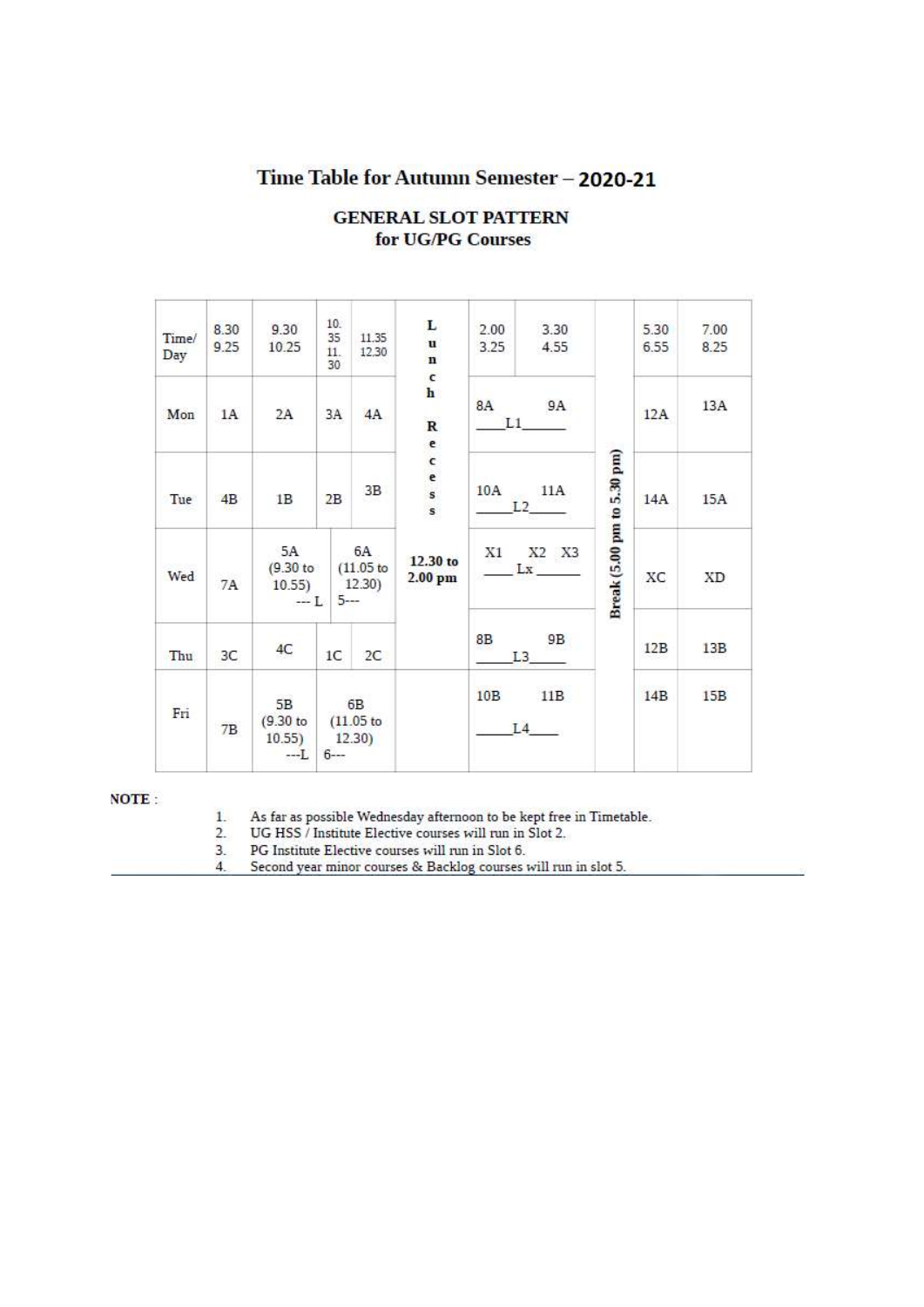| <b>Course Code</b> | <b>Course Name</b>                        | <b>Slot</b>    | <b>Class</b><br><b>Type</b> | <b>Course Instructors</b> |
|--------------------|-------------------------------------------|----------------|-----------------------------|---------------------------|
| MA 106(Repeat)     | Linear Algebra (Repeat)                   | 5A, 5B         | Lecture                     | J K Verma                 |
| MA 106(Repeat)     | Linear Algebra (Repeat)                   | <b>XD</b>      | Tutorial                    | J K Verma                 |
| MA 108(Repeat)     | Differential Equations 1 (Repeat)         | 5A, 5B         | Lecture                     | Santanu Dey               |
| MA 108(Repeat)     | Differential Equations 1 (Repeat)         | <b>XD</b>      | Tutorial                    | Santanu Dey               |
| MA 205             | <b>Complex Analysis</b>                   | 12A, 12B       | Lecture                     | Sudarshan Gurjar          |
| MA 205             | <b>Complex Analysis</b>                   | 14A            | Tutorial                    | Sudarshan Gurjar          |
| MA 207 Div 1       | <b>Differential Equations II</b>          | 12A, 12B       | Lecture                     | A. K. Pani                |
| MA 207 Div 2       | <b>Differential Equations II</b>          | 14A, 14B       | Lecture                     | A. K. Pani                |
| MA 207 Div 1       | <b>Differential Equations II</b>          | X3             | Tutorial                    | A. K. Pani                |
| MA 207 Div 2       | <b>Differential Equations II</b>          | X3             | Tutorial                    | A. K. Pani                |
| MA 401             | Linear Algebra                            | 4A             | Tutorial                    | Murali Srinivasan         |
| MA 401             | Linear Algebra                            | 8              | Lecture                     | Murali Srinivasan         |
| MA 403             | Real Analysis (Minor)                     | <b>XC</b>      | Tutorial                    | Sanjoy Pusti              |
| MA 403             | <b>Real Analysis</b>                      | 4C             | Tutorial                    | Rekha Kulkarni            |
| MA 403             | Real Analysis (Minor)                     | 5              | Lecture                     | Sanjoy Pusti              |
| MA 403             | <b>Real Analysis</b>                      | 3              | Lecture                     | Rekha Kulkarni            |
| MA 417             | <b>Ordinary Differential Equations</b>    | <b>7A</b>      | Tutorial                    | M. Vanninathan            |
| MA 417             | <b>Ordinary Differential Equations</b>    | $\mathbf{1}$   | Lecture                     | M. Vanninathan            |
| MA 419             | Basic Algebra (Minor)                     | <b>XC</b>      | Tutorial                    | Saurav Bhaumik            |
| MA 419             | Basic Algebra (Minor)                     | 5              | Lecture                     | Saurav Bhaumik            |
| MA 419             | Basic Algebra                             | 7B             | Tutorial                    | Dipendra Prasad           |
| MA 419             | Basic Algebra                             | 6              | Lecture                     | Dipendra Prasad           |
| MA 503             | <b>Functional Analysis</b>                | 7A             | Tutorial                    | Sourav Pal                |
| MA 503             | <b>Functional Analysis</b>                | 9              | Lecture                     | Sourav Pal                |
| MA 515             | <b>Partial Differential Equations</b>     | 7B             | Tutorial                    | Sivaji Ganesh Sista       |
| MA 515             | <b>Partial Differential Equations</b>     | 10             | Lecture                     | Sivaji Ganesh Sista       |
| MA 521             | Theory of Analytic Functions              | 5              | Lecture                     | U. Anandavardhanan        |
| MA 523             | <b>Basic Number Theory</b>                | 14             | Lecture                     | Shripad Garge             |
| MA 533             | <b>Advanced Probability Theory</b>        | 11             | Lecture                     | K. Sureshkumar            |
| MA 538             | Representation Theory of Finite<br>Groups | 11             | Lecture                     | Preeti Raman              |
| MA 556             | <b>Differential Geometry</b>              | 13             | Lecture                     | Mayukh Mukherjee          |
| MA 792             | <b>Communication Skills -II</b>           | 4              | Lecture                     | Sudhir Ghorpade           |
| MA5101             | Algebra - II                              | $\overline{c}$ | Lecture                     | Ananthnarayan Hariharan   |
| MA5102             | <b>Basic Algebraic Topology</b>           | 12             | Lecture                     | Sandip Singh              |
| MA5109             | Graph theory                              | 8              | Lecture                     | Niranjan Balachandran     |
| MA5111             | Theory of Finite Semigroups               | 15             | Lecture                     | Swapneel Mahajan          |